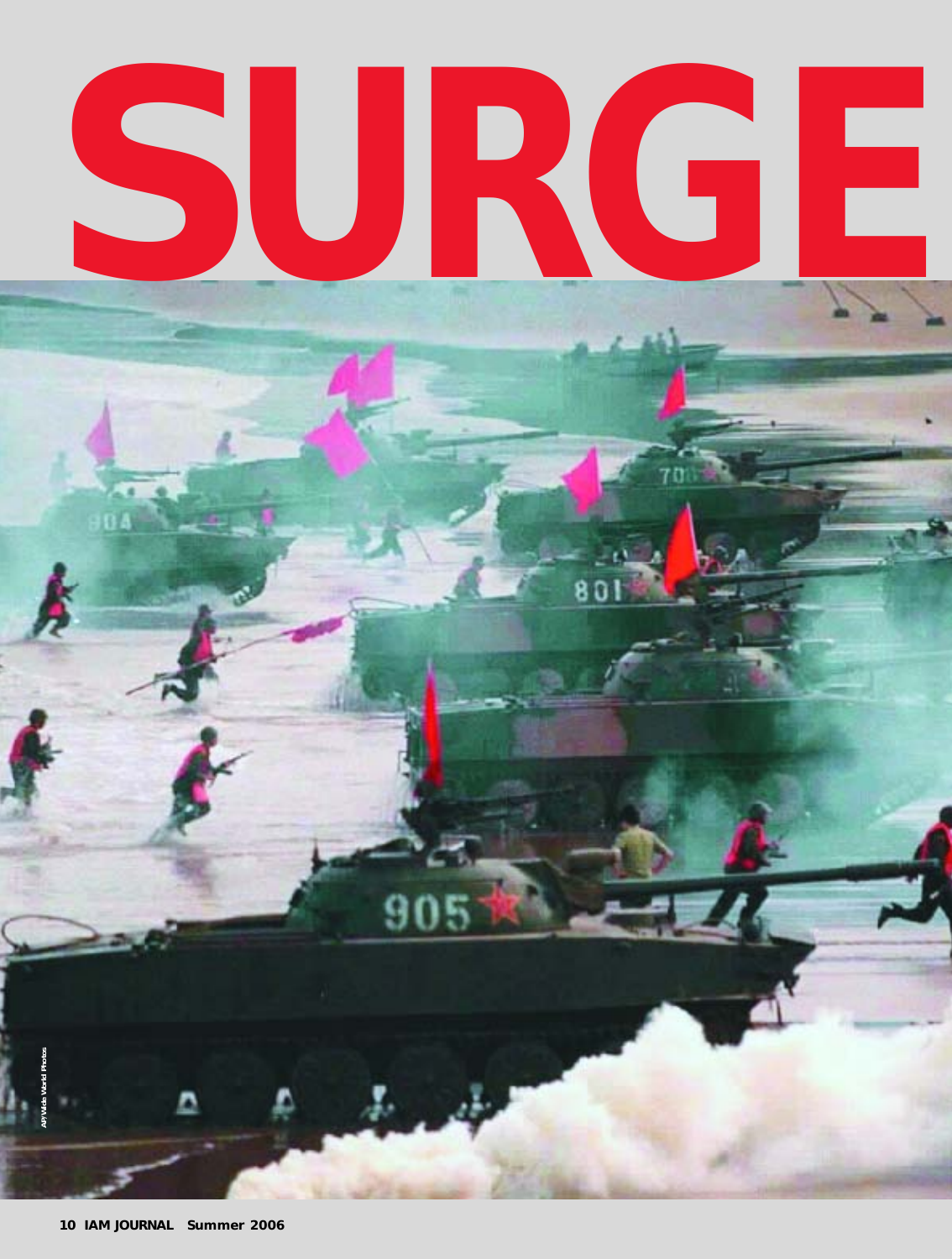# **EXECUTE: What if this wasn't an exercise? What if, seven, ten or fifteen years from now, a near peer competitor - Pentagon-speak for China or Russia<br>
<b>EXECUTE: SOUGHT AND SURGE CAPACITY TO MEET AND THE SURGE CAPACITY TO M** *ten or fifteen years from now, a near peer competitor – Pentagon-speak for China or Russia – sought to test America's resolve? Would we have the SURGE capacity to meet that challenge?*



As the United States' manufacturing base shrinks, so does the industrial capacity that once made us the Arsenal of Democracy. Three decades of plant closings, corporate mergers and the incessant off-shoring of production to low-wage countries have destroyed countless communities.

Had those towns and cities been hit with neutron bombs the results would be no less catastrophic. Empty shells of factories remain. The soft manufacturing infrastructure – the unique tooling and workforce skills – were vaporized. And the attacks continue, relentlessly.

The view from 50,000 feet remains placid, almost too peaceful. Politicians recite the number of lost manufacturing jobs as if nothing traumatic ever really happened. No one died. No one played taps. No one placed a tiny flag in front of a headstone. So, the casualties in this war against America's industrial armies remain nameless, rank-less and unsung.

And yet, the damage is real. It has profound conse-

*An emerging world power, the Chinese military practices joint land, sea and air maneuvers in the Taiwan Strait.*

quences for our national security.

Maybe not tomorrow, maybe not in seven or even ten years, but at some point a President will call on this nation's military and workforce to face a hostile enemy just as Franklin D. Roosevelt did in 1941, eleven months before the Japanese bombed Pearl Harbor.

Back then, in his Four Freedoms speech, FDR said, "we Americans are vitally concerned about the defense of freedom. We are putting forth our energies, our resources and our organizing powers to give us all the strength to regain and maintain a free world. We shall produce in ever-increasing numbers, ships, planes, tanks, guns. That is our purpose and our pledge."

What Roosevelt sought was to ramp up America's industrial might to meet the threats that lay over the horizon. Today, the Department of Defense's Quadrennial Defense Review Report (QDR) uses the term "surge" to describe large-scale, potentially long-duration campaigns against more traditional military threats.

On May 3 and 4 the IAM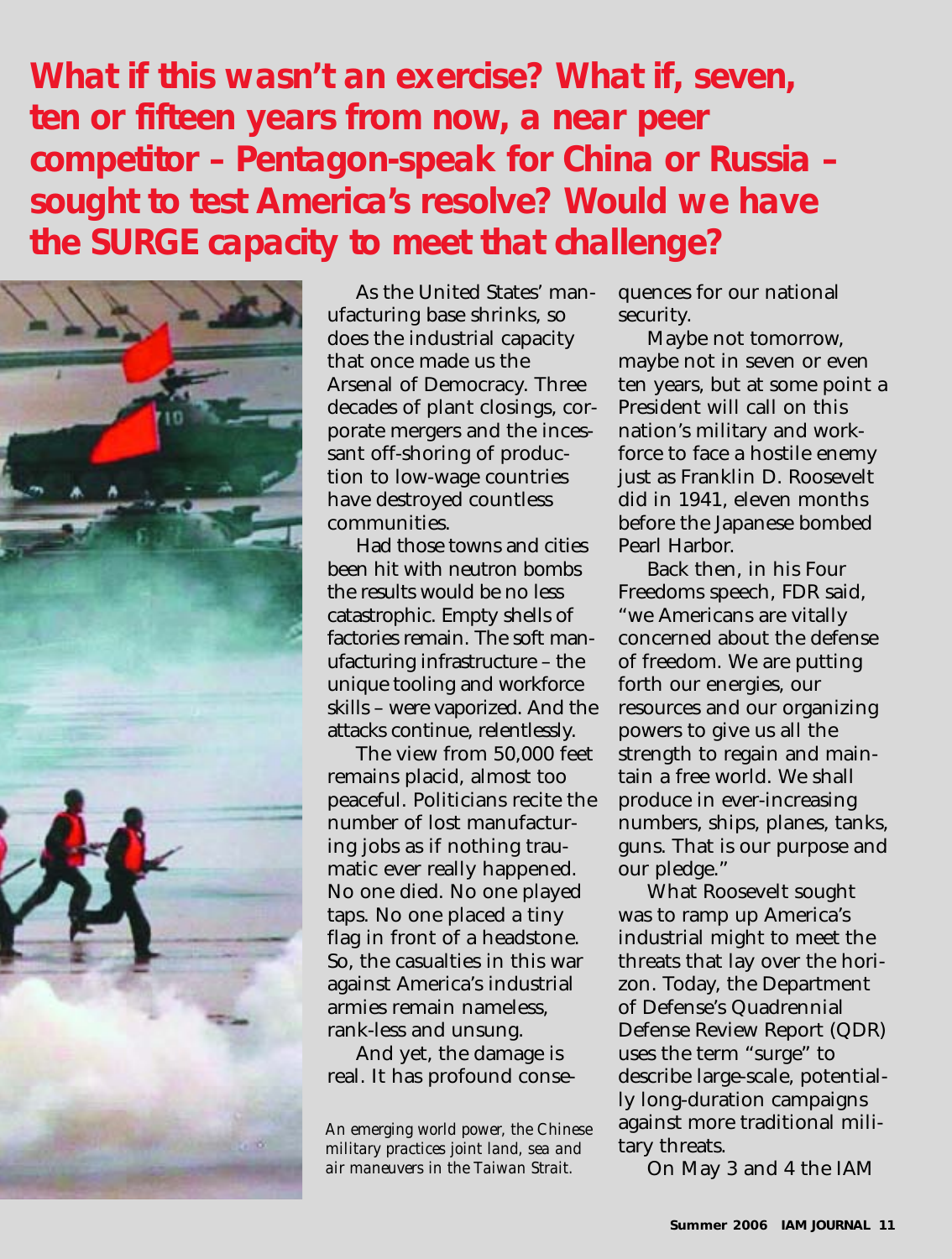

*IAM International President Tom Buffenbarger, right, looks on as Deputy Secretary of Defense Gordon England, left, discusses the role of America's industrial capacity, the civilian workforce and the U.S. military mission.*

hosted its SURGE Roundtable to answer two basic questions: First, will the U.S. have the unique tooling to manufacture the means of its own defense in seven to ten years, and second, will the U.S. still have the workforce skills needed to operate those unique tools and manufacture those weapons by then?

"From ships to aircraft to land-based weapons systems, we have traded homegrown expertise and capability for low-cost foreign suppliers and a questionable supply chain that makes us vulnerable in a way we never were before," said IAM International President Tom Buffenbarger, who moderated the roundtable.

Roughly six dozen IAM Representatives, defense firm executives and industry

experts gathered at IAM Headquarters in Upper Marlboro, MD to search for real solutions to the U.S.'s shrinking industrial base. The off-the-record discussion produced a disturbing conclusion.

"Clearly, we've found that America will not have the ability to manufacture



*IAM District 4 Directing Business Representative Tony Provost of Bath Iron Works, ME talks about growing skill shortages and tomorrow's workforce.*

the means of our own defense seven to ten years from now," said Buffenbarger.

#### **View from the Top**

Deputy Secretary of Defense Gordon England provided his view of America's industrial surge capacity.

"Without the great work of our civilians behind the line, our military cannot do the job of our nation at the front line," said England.

The QDR, released every four years, says "the choices of major or emerging powers, including India, Russia and China, will be key factors in determining the international security environment of the 21st century."

According to the QDR, China has "the greatest potential to compete militarily with the U.S. and field disruptive military technologies."

For Deputy Secretary England, dialogue and cooperation are keys to ensuring our defense industrial base will meet the DOD's surge requirements.

"There's generally not a wrong answer and a right answer, there are better answers because the answers have to satisfy a large constituent group in the nation. So it requires dialogue among a lot of people like we're doing here to come up with an answer that's best for the nation," England said in an on-camera interview.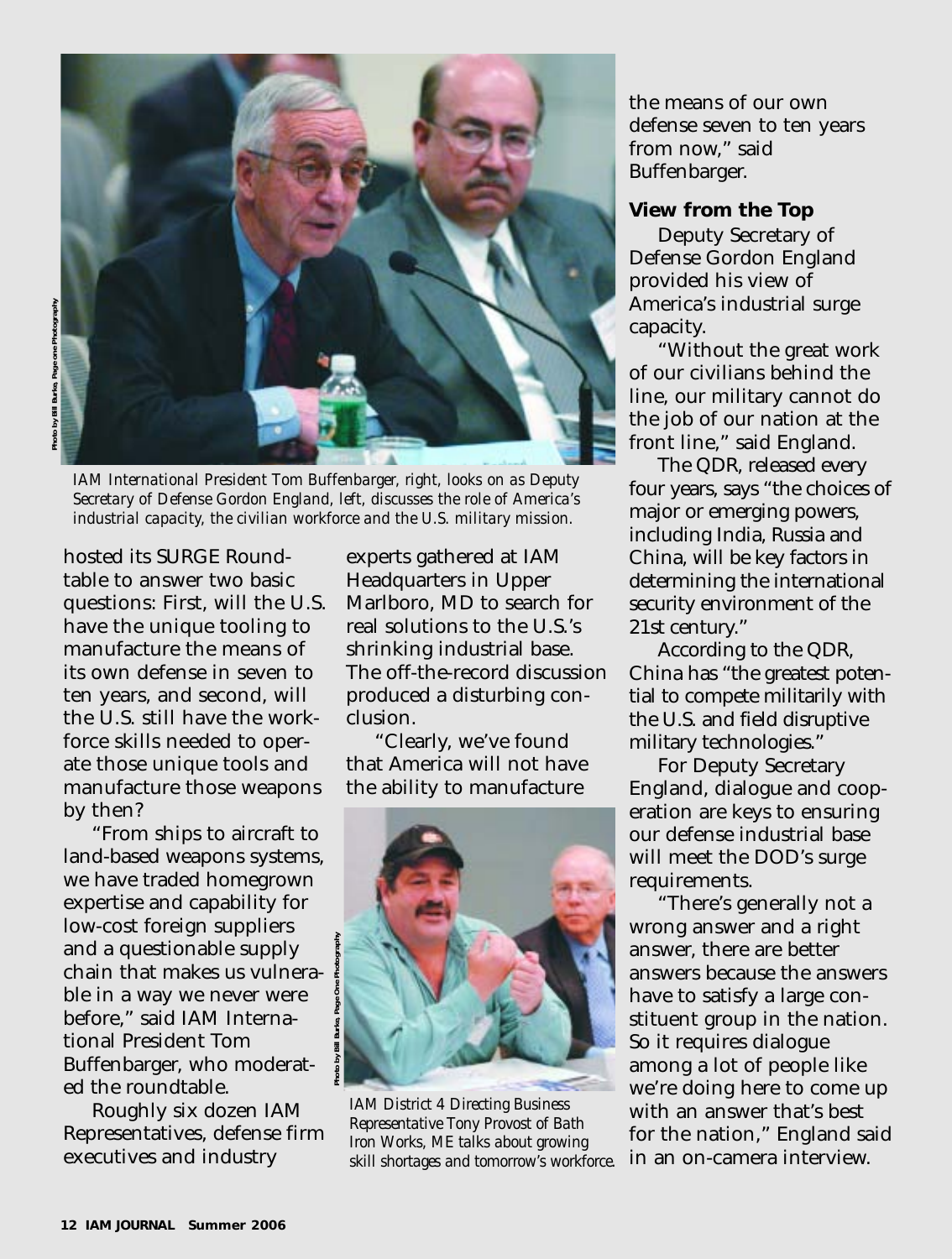## **A View From the Shop Floor**

The IAM's SURGE Roundtable gave some of the IAM's most accomplished representatives the opportunity to provide corporate leaders and industry analysts firsthand accounts of the shrinking industrial base.

District 776 Directing Business Representative Pat Lane of Ft. Worth, TX, District 4 Directing Business Representative Tony Provost of Bath, ME and District 9 Business Representative Ellen Arbogast of St. Louis, MO all agreed the skills needed to ramp up military production in their respective industries were quickly deteriorating.

"The first thing I learned when I got on the shop floor was that you had to have a feel for when you put the drill through the metal," said Arbogast, who represents workers at ammunition producer Winchester. "I can learn a blueprint, but I have to know the metal, I have to know the tooling that will cut the metal – and we're losing those very basic skills in this country."

"To do a good job, the first thing you have to have is good tools and good tooling. Yet, we are fast losing all of our tooling skills in this industry, and that's the opinion of the members who do the work as well," said Lane, who has been in the aerospace industry for over 30 years. He represents members at Lockheed



*Bath Iron Works in Bath, ME is home to workers with some of the highest skills in America's manufacturing base, but a shrinking commitment to the nation's shipbuilding industry threatens America's naval preeminence.*

Martin who make advanced fighter aircraft.

Machinists and other skilled production workers in the U.S. have an average age approaching 55 years. As these workers retire, will the few skilled workers in the "echo" generation be able to replicate the advanced skills needed to build fighter aircraft or submarines?

Even now, offsets and the shift of American jobs overseas deteriorate the quality of the products our members have to work with.

"With increases in offloading work to more small subcontractors who typically don't have higher skill levels, we're seeing more and more work coming in that's inferior," said Lane.

#### **New Training Programs**

From joint training programs with Boeing and Lockheed Martin to apprentice programs throughout North America, IAM training programs have had stellar results. But they rarely attract enough young workers. The uncertainty of manufacturing jobs throughout the defense industry makes it highly unattractive to young people coming out of high school.

"How do I entice kids to come to our shipyard when in their mind it's a dying industry? It's nearly impossi-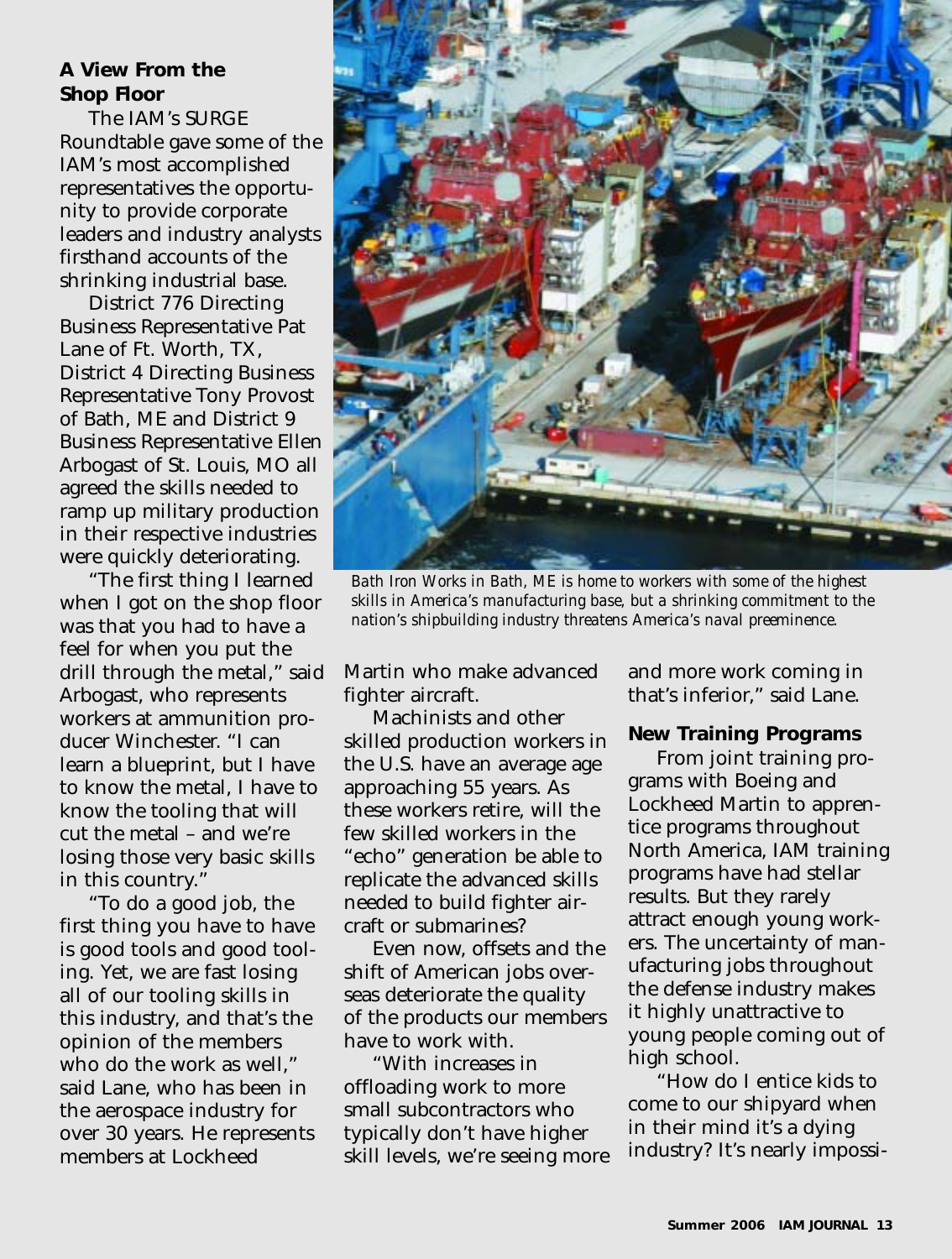

*Naval shipyard employment has plummeted from a high of 1.2 million workers after World War II to just 200,000 today, making it harder to recruit and train tomorrow's skilled workforce.*

ble to get kids into our industry when they feel they're going to get laid off," said Provost, who represents Machinists at Bath Iron Works in Bath, Maine.

Unfortunately the federal government and many companies have yet to see any urgency to rebuilding America's defense industrial base and recruiting young workers.

So, the SURGE Roundtable also examined the shrinking industrial base in specific industries to identify effective measures meant to ensure the survival of skilled workers in these industries.

#### **Naval Shipbuilding**

The U.S. shipbuilding industry is perhaps the most vivid example of a vanishing industrial base. After World War II there were over 1.2 million shipyard workers in the United States. Now only 200,000 are left. And shipyards will shrink their workforce by another 13,000 by 2009 and displace another 58,000 workers in the supplier base.

The job losses translate directly into a loss of maritime dominance.

"In 1987, we had 594 naval defense vessels. Today, we have 281 and based on the current procurement, we will only have 160 vessels by 2023. That should alarm some people," said Southern Territory General Vice President Bob Martinez, who moderated the panel discussion on naval shipbuilding.

Even as the U.S. shipbuilding industry shrinks, other nations are ramping up their naval abilities. By 2010, the Chinese submarine fleet will be double that of the U.S. By 2015, China will have the same number of naval ships as the U.S.

Building ships is one of the most technical and training-intensive occupations in America's industrial base. If the U.S. needed to suddenly ramp up their naval ship production five to 10 years down the road, or even today, we would not have the workforce with the necessary skills.

"You don't just go in and start working on a ship. By teaming less experienced workers with experienced shipbuilders, our guys are doing apprenticeships on the job out there. The problem is we are losing our experienced base now," said Provost.

And workers at the existing shipyards are not being trained to meet a clear maritime trade skills standard.

"If these skills were taught, certified and licensed, you would have the necessary skills in all existing yards to meet or exceed surge capacity," said Martinez. "That's one way to preserve a strong and vibrant shipbuilding industry."

With only six major shipyards, all owned by General Dynamics and Northrop Grumman, the peril is clear. As our shipbuilding capabili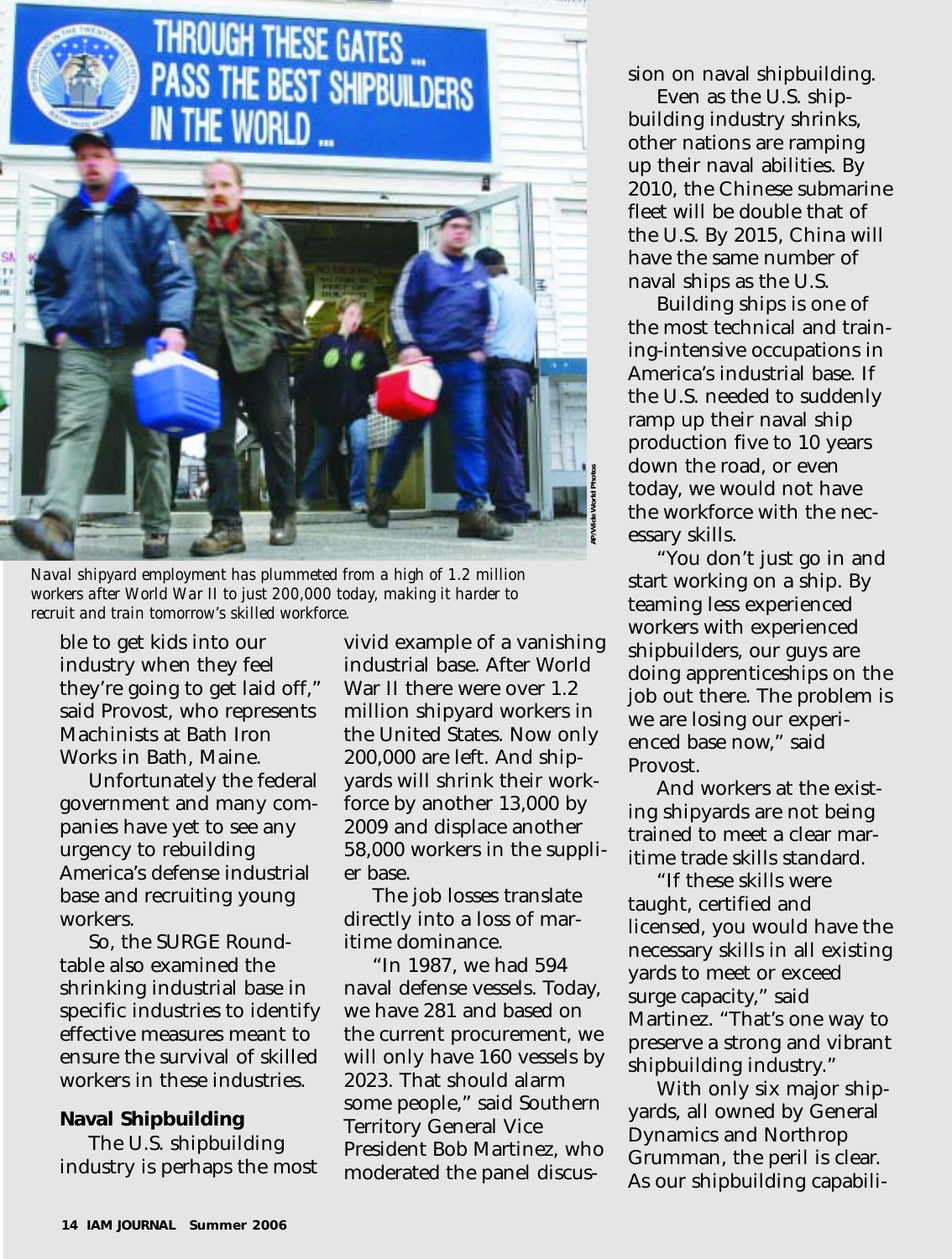ties shrink, our national security is compromised.

"America is surrounded by oceans. Without naval power, we're no longer a world power. Without shipbuilding, we're no longer a naval power. And without being a naval power, our national security is at grave risk," said Ron Ault, President of the AFL-CIO Metal Trades Department.

#### **Aerospace Dominance**

The aerospace industry has seen a significant decline in both the number of military aircraft being produced and the number of skilled workers available to build those planes in recent years.

In 1969, the U.S. produced a staggering 4,290 military aircraft. In 1988 we had 1,305. By 2003, the U.S. only produced 337 military aircraft – almost 4,000 less than we were producing 35 years ago. While the aircraft being built today are far more advanced, at some point there has to be a realization that, eventually, quantity becomes quality.

As the number of military aircraft plummets, so too does the number of high-paying, decent jobs in the aerospace industry.

"Since 1990 over 600,000 jobs have been lost in the U.S. aerospace industry and over one million jobs have been lost in related industries," said General Vice President Bob Thayer. "Where did these jobs go? If we follow the money, we inevitably get to China."



*Threatened budget cuts for America's fighter programs such as the F-22 Raptor program in Marietta, GA and the increased offshoring of vital productions skills puts America's aerospace dominance at risk.* 

U.S. foreign direct investment in China since 2004 alone was \$15.4 billion, a \$4 billion increase from 2003. And as long as Chinese workers continue to be paid dismal wages, companies will continue to send work there. But the national security threat grows as both American jobs and American know-how are sent to China.

Take Boeing, for example. Now over 3,500 Boeing airplanes, nearly one third of Boeing's world fleet, include major parts and assemblies built in China.

"Procurement in aerospace, especially in the military, is much smaller than what it was, but these employers are offloading much of their work to China, Russia and other parts of the world. That makes it extremely difficult for our members to compete given an unlevel playing field," said Western Territory General Vice President Lee Pearson, who moderated the panel on Aerospace Dominance.

IAM Aerospace Coordinator Dick Schneider talked about corporate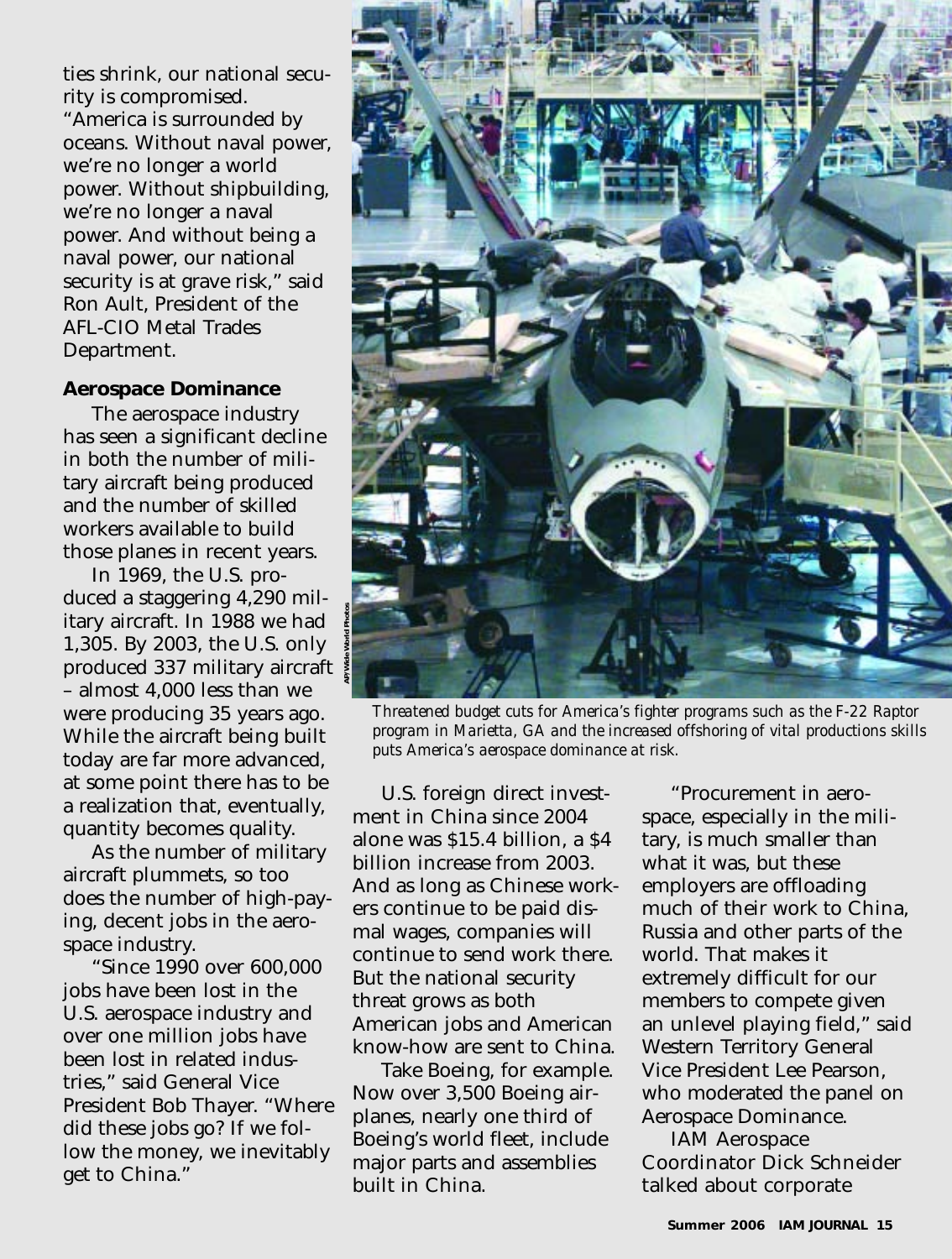

*District 776 Directing Business Representative (DBR) Pat Lane, left, has seen a steady erosion of skills training and tooling ability in more than 30 years in the aerospace industry. Lane is joined on the aerospace panel by, from left, Local Lodge 2515 DBR Marion "Bud" Duryea, Aerospace Coordinators John Crowdis and Dick Schneider and panel moderator Western Territory General Vice President Lee Pearson.*

America's disregard for the workers who make the products.

"Today all we hear about is the stockholder, the shareholder and forget about the stakeholder," said Schneider. "We represent the smartest people at any corporation today - the people who build the product, the people who know how to take the shortcuts and the people who know how to operate the tools and make the tools. When those people are gone, who's going to make the tools?"

Like other industries in the U.S. defense manufacturing base, the aerospace industry has an aging workforce that will leave a huge skills gap upon retirement. Where will the aerospace industry find the talent to replace retiring, highlyskilled Machinists? It won't be their sons or daughters.

In a recent survey, 500 dislocated aerospace workers were polled and asked if they would recommend their children and grandchildren go into the aerospace business. Eighty percent said, "absolutely not."

The need to attract young workers to the aerospace industry is absolutely critical



*Senior Vice President Michael Dupree of General Dynamics discusses outsourcing from industry's perspective during the SURGE Roundtable.*

to the next wave of fighter aircraft.

"Engineers design and workers build. You can engineer and design all you want, but unless we train our workforce we won't have the people to build that product – then it's just a piece of paper," said IAM Aerospace Coordinator John Crowdis.

"It worries me when I have employers ask me if we can provide skilled Machinists. In areas where we formerly had a great number of skilled trade folks, we no longer have them," said Pearson. "They have gone into other industries and other occupations."

#### **Arsenal of Democracy?**

Conflicts in Iraq and Afghanistan provide a disturbing reminder of our inadequate industrial base. Could the U.S. ever be faced with critically low supplies of the most basic form of defense in this country? Yes. That's exactly what happened in 2003 when the U.S. needed to immediately ramp up small-caliber ammunition production from 1.2 billion to 1.8 billion rounds a year.

Where did the U.S. look for the extra ammunition? The government went straight to foreign suppliers in countries such as Israel, Taiwan and Britain.

Domestic producers Lake City Army Ammunition Plant and Winchester Ammunition simply didn't have the tools or workforce for the substantial ramp up that was immediately needed.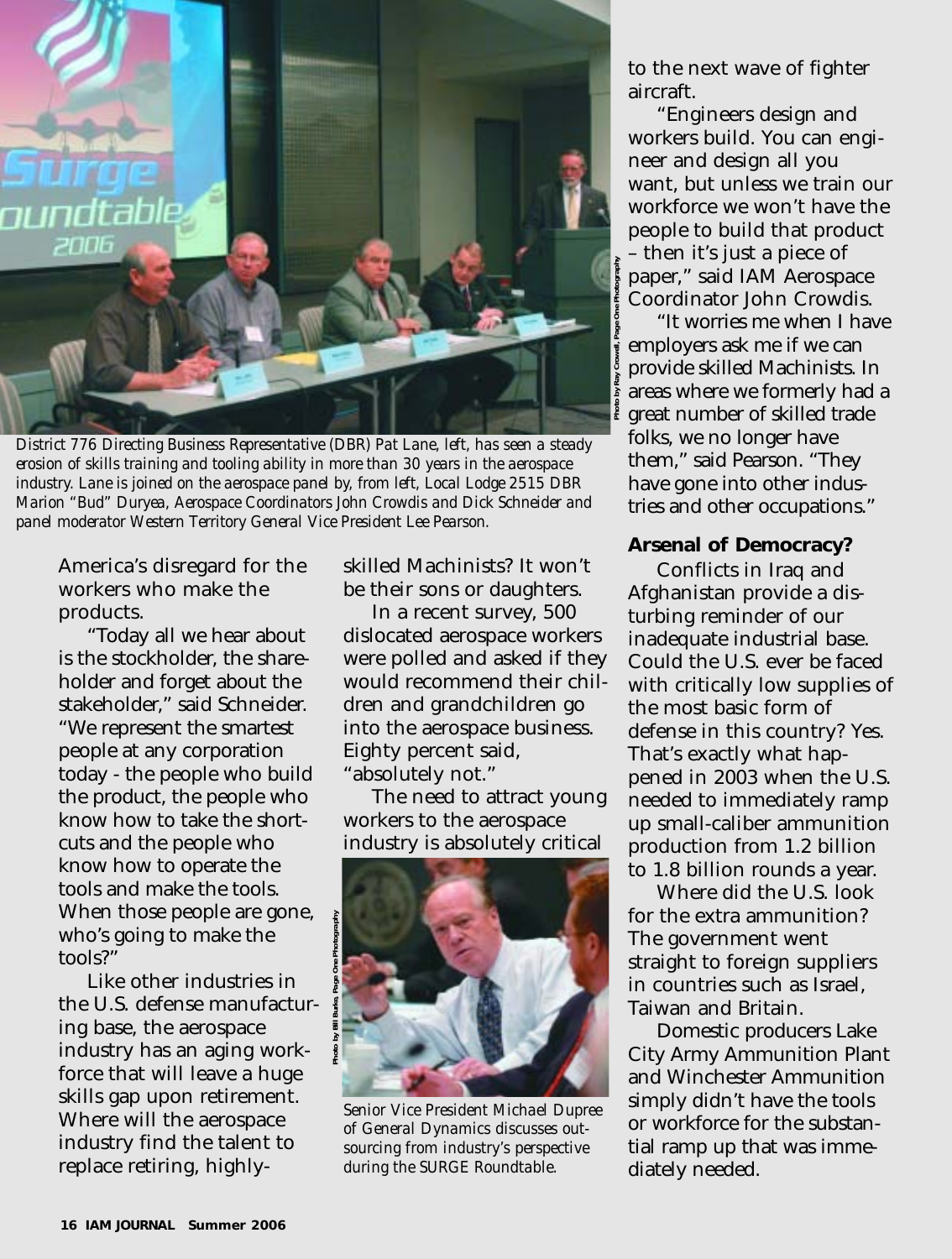Within the ammunition industry, the U.S.'s reliance on foreign suppliers is risky, if not foolhardy.

U.S. troops use 85 different types of small-caliber ammunition in 11 different sizes.

Military officials remain worried they will not be able to keep up with the growing needs for ammo, especially for the 5.56 millimeter, 7.62 millimeter and 50 caliber rounds. And that remains a legitimate worry considering there are at least 71 out of 302 critical items for which there is only one U.S. supplier.

U.S. dependence on foreign suppliers for raw materials such as tungsten deepens these concerns. Currently, only one U.S. firm can process the tungsten needed for the 5.56 millimeter bullets used in the M-16. The tungsten needed to produce this ammunition for our Army can only be found in China.

"I'm afraid we aren't going to manufacture anything at the current rate of decline that we are on. When everyone else in the world makes the product and the U.S. buys them – there is something inherently wrong with that," said Midwest Territory General Vice President Jim Brown. "Could we get to a point where we don't make our own ammunition? The way I see it, it's right around the corner."

What dangers accompany this reliance on foreign suppliers? What happens when a country disagrees? Could



*A worker prepares a 500-pound bomb at the McAlester Army Ammunition Plant in McAlester, OK. Neglect of the domestic ammunition industry forced the U.S. to turn to foreign suppliers to meet the spike in demand from conflicts in Afghanistan and Iraq.* 

they retaliate by refusing to export certain items that are needed in the production of ammunition? Well, yes! It's happened before.

The Swiss government recently refused to sell component parts to Honeywell because they did not agree with the U.S. military stance in Iraq.

The Honeywell situation ultimately did not affect U.S.



*District 9 Business Representative Ellen Abrogast discusses the loss of skilled workers in the ammunition industry.*

combat operations, but it serves as a cautionary tale.

## **What Are Industry Experts Saying About Our Surge Capacity?**

Also on hand to discuss America's eroding defense industrial base were industry experts, who felt much more must be done to shore up the health of our industrial base – especially by the federal government.

"The United States has devised, over the past 25 years, an anti-manufacturing set of policies. As a consequence of that, the United States is losing a good deal of its manufacturing base. In the past five years, we have lost three million manufacturing jobs," said Pat Choate, director of the Manufacturing Policy Project. "What we have created, I think by mistake, is a set of policies that encourage companies to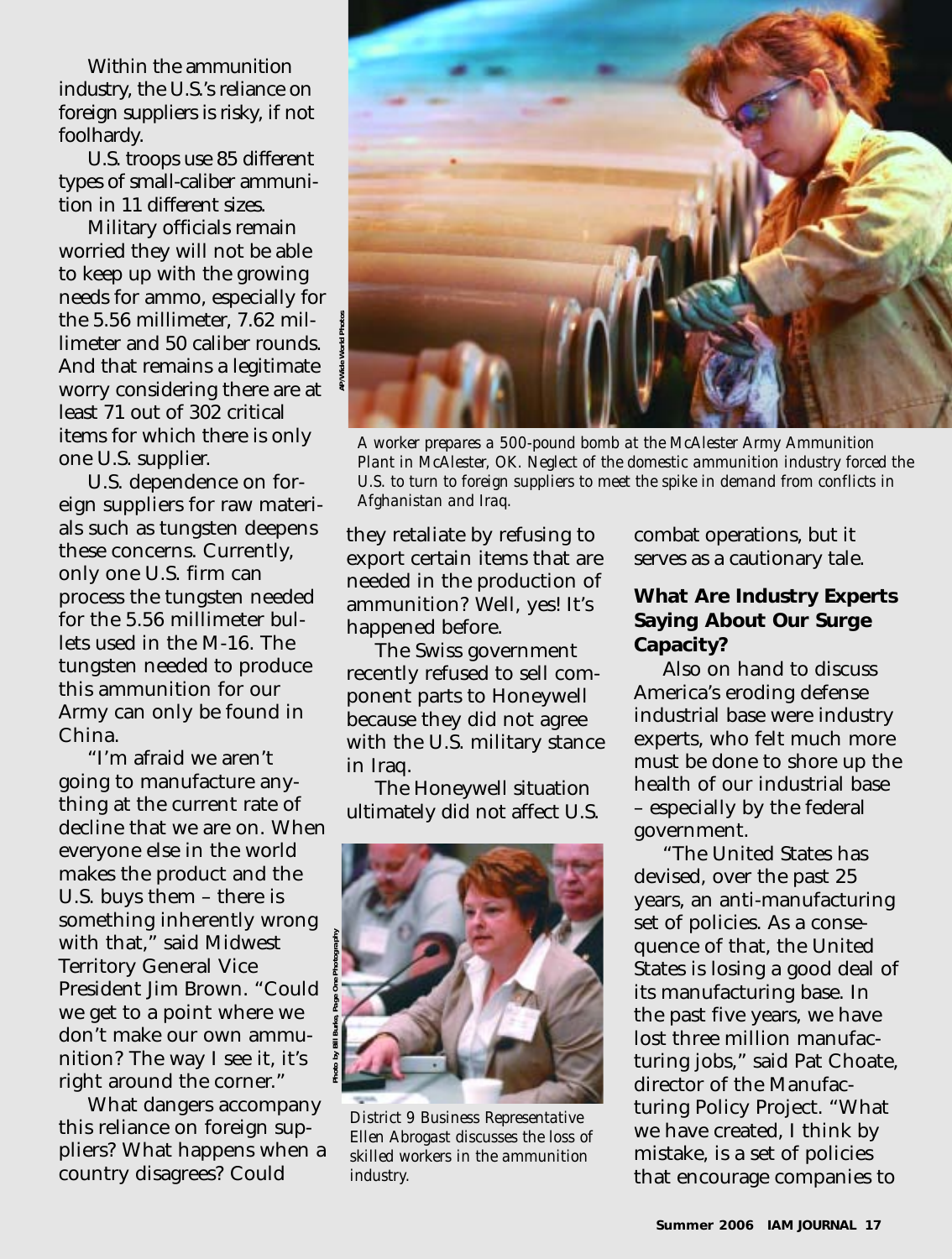

*Production of advanced aircraft like the F-35 Joint Strike Fighter by Lockheed Martin in Fort Worth, Texas depends on highly-skilled IAM members and a network of suppliers that is jeopardized by the increasing use of offshore production and a shrinking base of skilled workers.*

shift their jobs and factories offshore."

In China and some other countries, many companies don't pay taxes. Given their exploitation of cheap labor, it becomes nearly impossible for America to compete. Hit especially hard by China's entry into the world market are the small and medium manufacturers.

The defense industry giants are not struggling. But the second and third tier manufacturers are. The \$50 million machine shop that really wants to get that new piece of machinery to make it more efficient is hurting.

And more investment in those smaller defense contractors is needed.

Industry and labor



*Industry expert Pierre Chao of the Center for Strategic and International Studies has hope for the future of America's industrial base.*

experts saw a glimmer of hope in going straight to the workers on the shop floor. Getting answers from workers on how this country can ensure the survival of its defense industrial base was a necessary first step.

"I actually have a fundamental belief in the American system, the American people and the American worker. The last 200 years has told me we will figure it out," said Pierre Chao, director of the Center for Strategic and International Studies.

IAM President Tom Buffenbarger pointed to the IAM's High Performance Work Organization program as clear evidence direct input from those on the shop floor makes for a successful partnership.

"It's called sharing a workplace. You want to make a product better, you want to make it for a more competitive price. We hear you and we want that too – so get out of our way," said Buffenbarger. "Sometimes you hit a target and you get that kind of cooperation, but it takes a lot of work."

#### **Only The First Step**

The IAM's SURGE Roundtable was only the first serious examination of how we ramp up our industrial manufacturing base. It focused on the tooling and skills gap we face. It asked the tough question: Do we have the means to defend ourselves should a world power